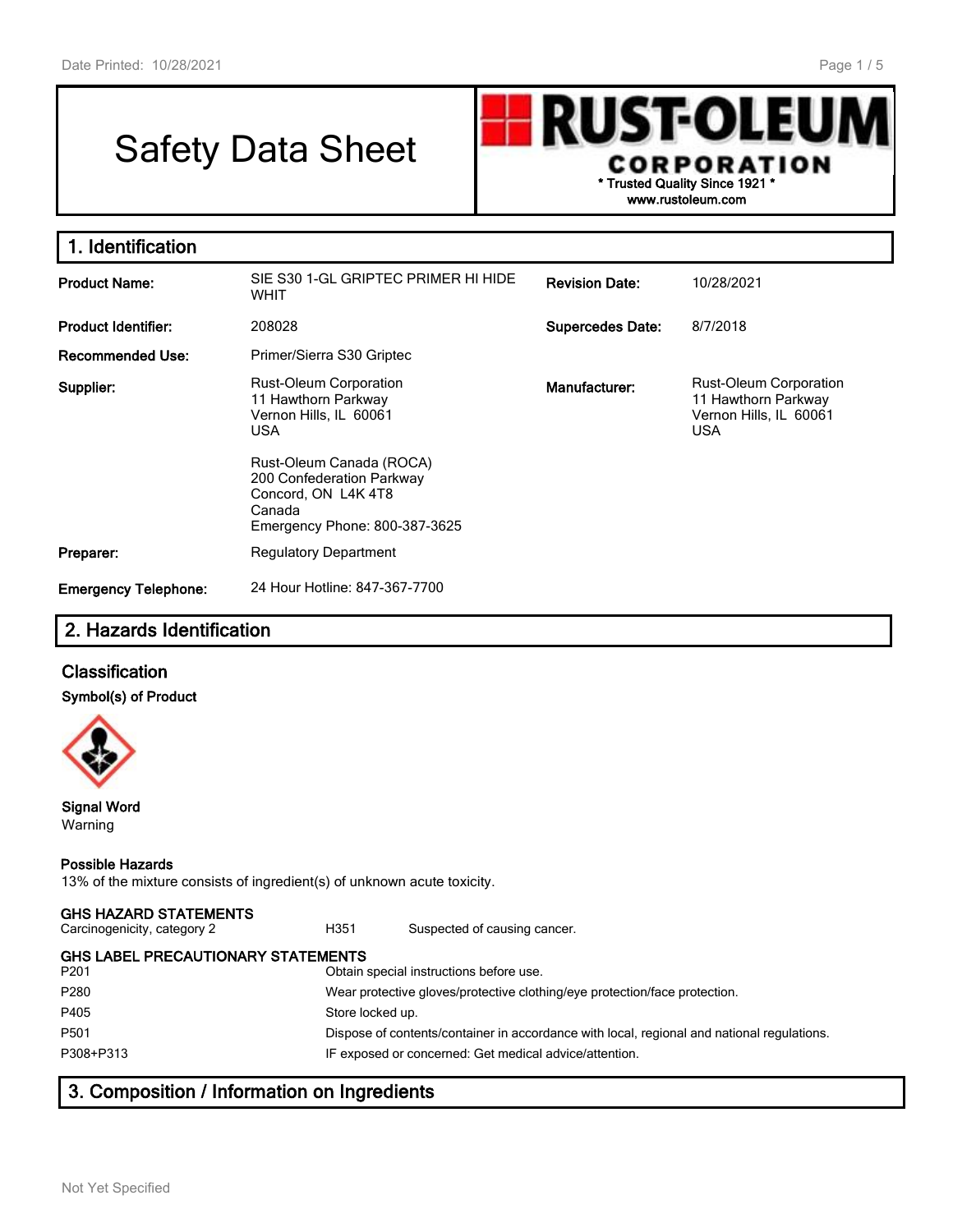#### **HAZARDOUS SUBSTANCES**

| <b>Chemical Name</b>                                                                 | CAS-No.    | <b>Wt.%</b> | <b>GHS Symbols</b>    | <b>GHS Statements</b> |
|--------------------------------------------------------------------------------------|------------|-------------|-----------------------|-----------------------|
| Titanium Dioxide                                                                     | 13463-67-7 | 13          | GHS08                 | H351                  |
| Aqueous Ammonia                                                                      | 1336-21-6  | 0.1         | GHS05-GHS07           | H302-314-335          |
| 5-Chloro-2-Methyl-4-Isothiazolin-3-one Mixture with<br>2-Methyl-4-Isothiazolin-3-one | 55965-84-9 | 0.01        | GHS05-GHS06-<br>GHS07 | H301-310-314-317-330  |
| Polyoxyethylated Oleyl Amine                                                         | 58253-49-9 | 0.01        | Not Available         | Not Available         |

## **4. First-Aid Measures**

**FIRST AID - EYE CONTACT:** Immediately flush eyes with plenty of water for at least 15 minutes holding eyelids open. Get medical attention. Do NOT allow rubbing of eyes or keeping eyes closed. Remove contact lenses, if present and easy to do. Continue rinsing.

**FIRST AID - SKIN CONTACT:** Wash skin with soap and water. Remove contaminated clothing. Get medical attention if irritation develops or persists.

**FIRST AID - INHALATION:** Remove to fresh air. If not breathing, give artificial respiration. If breathing is difficult, give oxygen. Get immediate medical attention. Do NOT use mouth-to-mouth resuscitation. If you experience difficulty in breathing, leave the area to obtain fresh air. If continued difficulty is experienced, get medical assistance immediately.

**FIRST AID - INGESTION:** Swallowing less than an ounce will not cause significant harm. For larger amounts, do not induce vomiting, but give one or two glasses of water to drink and get medical attention. If swallowed, do not induce vomiting. If victim is conscious and alert, give 2 to 4 cupfuls of water or milk. Call a physician or poison control center immediately. Never give anything by mouth to an unconscious person. Treat symptomatically and supportively. If swallowed, rinse mouth with water. If feeling unwell, get medical attention.

## **5. Fire-Fighting Measures**

**EXTINGUISHING MEDIA:** Alcohol Film Forming Foam, Carbon Dioxide, Dry Chemical, Dry Sand, Water Fog

**UNUSUAL FIRE AND EXPLOSION HAZARDS:** Keep containers tightly closed. FLASH POINT IS TESTED TO BE GREATER THAN 200 DEGREES F. No unusual fire or explosion hazards noted.

**SPECIAL FIREFIGHTING PROCEDURES:** Water may be used to cool closed containers to prevent buildup of steam. If water is used, fog nozzles are preferred.

**Special Fire and Explosion Hazard (Combustible Dust):** No Information

## **6. Accidental Release Measures**

**STEPS TO BE TAKEN IF MATERIAL IS RELEASED OR SPILLED:** Dispose of according to local, state (provincial) and federal regulations. Do not incinerate closed containers. If spilled, contain spilled material and remove with inert absorbent. Dispose of contaminated absorbent, container, and unused contents in accordance with local, state, and federal regulations. Do not incinerate closed containers

# **7. Handling and Storage**

**HANDLING:** Wash thoroughly after handling. Wash hands before eating. Remove contaminated clothing and launder before reuse. Use only with adequate ventilation. Follow all SDS and label precautions even after container is emptied because it may retain product residues. Avoid breathing fumes, vapors, or mist. Avoid contact with eyes, skin and clothing. Avoid contact with eyes. **STORAGE:** Keep from freezing. Keep container closed when not in use. Store in a dry, well ventilated place. Keep container tightly closed when not in use.

**Advice on Safe Handling of Combustible Dust:** No Information

## **8. Exposure Controls / Personal Protection**

| ' Chemical Name | CAS-No. | Weight %<br>Than<br><b>Less</b> | <b>ACGIH TLV-</b><br><b>TWA</b> | <b>ACGIH TLV-</b><br>STEL | <b>OSHA PEL-TWA</b> | OSHA PEL-<br><b>CEILING</b> |
|-----------------|---------|---------------------------------|---------------------------------|---------------------------|---------------------|-----------------------------|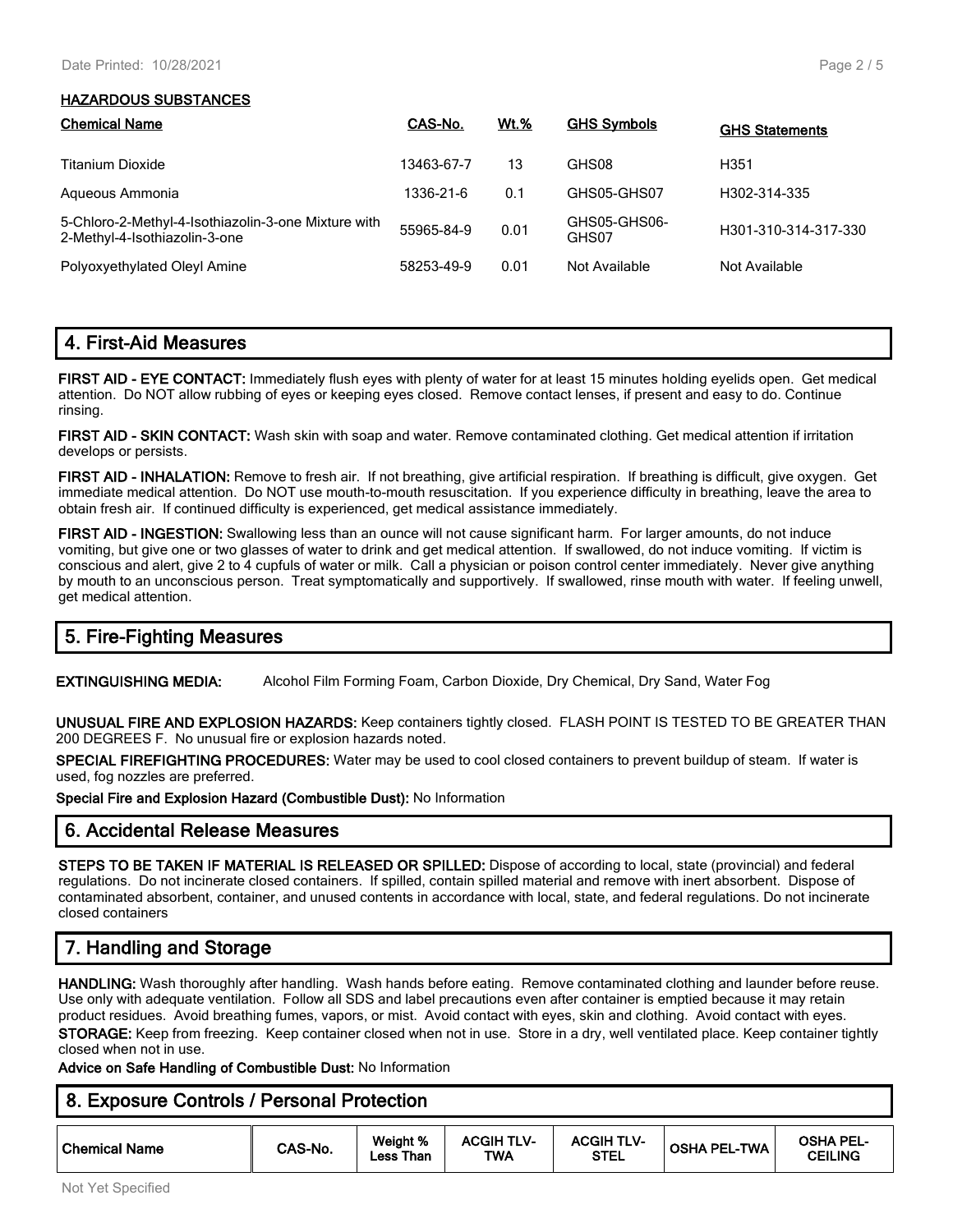| Titanium Dioxide                | 13463-67-7 | 15.0 | $10 \text{ mg/m}$ | N.E. | $15 \text{ ma/m}$ 3 | N.E. |
|---------------------------------|------------|------|-------------------|------|---------------------|------|
| Aqueous Ammonia                 | 1336-21-6  |      | N.E.              | N.E  | N.E.                | N.E. |
| 5-Chloro-2-Methyl-4-            |            |      |                   |      |                     |      |
| Isothiazolin-3-one Mixture with | 55965-84-9 | 0.1  | N.E.              | N.E  | N.E                 | N.E. |
| 2-Methyl-4-Isothiazolin-3-one   |            |      |                   |      |                     |      |
| Polyoxyethylated Oleyl Amine    | 58253-49-9 | 0.1  | N.E.              | N.E. | N.E.                |      |

#### **PERSONAL PROTECTION**

**ENGINEERING CONTROLS:** Use process enclosures, local exhaust ventilation, or other engineering controls to control airborne levels below recommended exposure limits. Prevent build-up of vapors by opening all doors and windows to achieve crossventilation.

**RESPIRATORY PROTECTION:** A respiratory protection program that meets OSHA 1910.134 and ANSI Z88.2 requirements must be followed whenever workplace conditions warrant a respirator's use. A NIOSH/MSHA approved air purifying respirator with organic vapor cartridge or canister may be permissible under certain circumstances where airborne concentrations are expected to exceed exposure limits.

**SKIN PROTECTION:** Use gloves to prevent prolonged skin contact. Nitrile or Neoprene gloves may afford adequate skin protection.

**EYE PROTECTION:** Use safety eyewear designed to protect against splash of liquids. Use ANSI Z87.1 approved safety eyewear.

**OTHER PROTECTIVE EQUIPMENT:** Refer to safety supervisor or industrial hygienist for further guidance regarding types of personal protective equipment and their applications. Refer to safety supervisor or industrial hygienist for further information regarding personal protective equipment and its application.

**HYGIENIC PRACTICES:** Wash thoroughly with soap and water before eating, drinking or smoking. Remove contaminated clothing immediately and launder before reuse.

**Engineering Measures for Combustible Dust:** No Information

#### **9. Physical and Chemical Properties**

| Appearance:                 | Liguid                      | <b>Physical State:</b>            | Liquid        |
|-----------------------------|-----------------------------|-----------------------------------|---------------|
| Odor:                       | Mild                        | <b>Odor Threshold:</b>            | N.E.          |
| <b>Specific Gravity:</b>    | 1.203                       | pH:                               | N.D.          |
| Freeze Point, °C:           | N.D.                        | <b>Viscosity:</b>                 | N.D.          |
| <b>Solubility in Water:</b> | <b>Miscible</b>             | Partition Coefficient, n-octanol/ |               |
| Decomposition Temp., °C:    | N.D.                        | water:                            | N.D.          |
| Boiling Range, °C:          | $100 - 537$                 | <b>Explosive Limits, vol%:</b>    | $N.A. - N.A.$ |
| <b>Flammability:</b>        | Does not Support Combustion | Flash Point, °C:                  | 94            |
| <b>Evaporation Rate:</b>    | Slower than Ether           | Auto-Ignition Temp., °C:          | N.D.          |
| <b>Vapor Density:</b>       | Heavier than Air            | Vapor Pressure:                   | N.D.          |

(See "Other information" Section for abbreviation legend)

## **10. Stability and Reactivity**

**Conditions to Avoid:** Avoid contact with strong acid and strong bases. Avoid excess heat. Keep from freezing.

**Incompatibility:** Incompatible with strong oxidizing agents, strong acids and strong alkalies.

**Hazardous Decomposition:** By open flame, carbon monoxide and carbon dioxide. When heated to decomposition, it emits acrid smoke and irritating fumes.

**Hazardous Polymerization:** Will not occur under normal conditions.

**Stability:** This product is stable under normal storage conditions.

## **11. Toxicological Information**

**EFFECTS OF OVEREXPOSURE - EYE CONTACT:** Causes eye irritation. Irritating, and may injure eye tissue if not removed promptly.

**EFFECTS OF OVEREXPOSURE - SKIN CONTACT:** Substance may cause slight skin irritation. Low hazard for usual industrial handling or commercial handling by trained personnel.

**EFFECTS OF OVEREXPOSURE - INHALATION:** High gas, vapor, mist or dust concentrations may be harmful if inhaled. Avoid breathing fumes, spray, vapors, or mist. Low hazard for usual industrial handling or commercial handling by trained personnel. Routine handling and application does not require use of respiratory protection; however, if air monitoring demonstrates vapor, mist, or dust levels above applicable limits, wear an appropriate, properly fitted respirator (NIOSH/MSHA approved) during handling and application. Follow respirator manufacturer's directions for respirator use.

**EFFECTS OF OVEREXPOSURE - INGESTION:** Substance may be harmful if swallowed.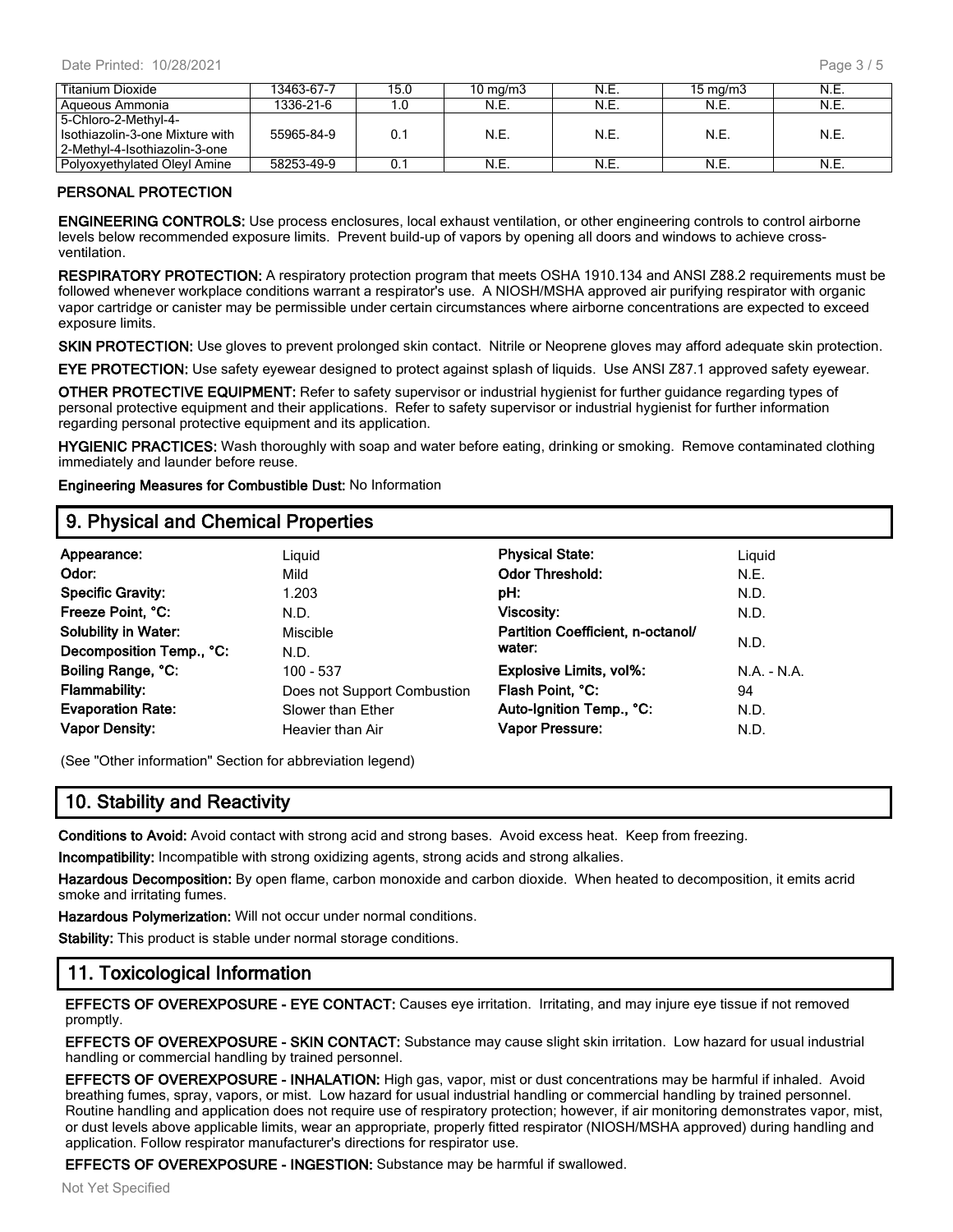#### Date Printed: 10/28/2021

**EFFECTS OF OVEREXPOSURE - CHRONIC HAZARDS:** Contains Titanium Dioxide. Titanium Dioxide is listed as a Group 2B-"Possibly carcinogenic to humans" by IARC. No significant exposure to Titanium Dioxide is thought to occur during the use of products in which Titanium Dioxide is bound to other materials, such as in paints during brush application or drying. Risk of overexposure depends on duration and level of exposure to dust from repeated sanding of surfaces or spray mist and the actual concentration of Titanium Dioxide in the formula. (Ref: IARC Monograph, Vol. 93, 2010)

**PRIMARY ROUTE(S) OF ENTRY:** Eye Contact, Ingestion, Inhalation, Skin Absorption, Skin Contact

#### **ACUTE TOXICITY VALUES The acute effects of this product have not been tested. Data on individual components are tabulated below:**

| CAS-No.    | <b>Chemical Name</b>                                                                 | Oral LD50        | Dermal LD50        | <b>Vapor LC50</b> |
|------------|--------------------------------------------------------------------------------------|------------------|--------------------|-------------------|
| 13463-67-7 | Titanium Dioxide                                                                     | >10000 mg/kg Rat | 2500 mg/kg         | N.E.              |
| 1336-21-6  | Aqueous Ammonia                                                                      | 350 mg/kg Rat    | N.E.               | N.E.              |
| 55965-84-9 | 5-Chloro-2-Methyl-4-Isothiazolin-3-one<br>Mixture with 2-Methyl-4-Isothiazolin-3-one | 53 mg/kg Rat     | 87.12 mg/kg Rabbit | N.E.              |

N.E. - Not Established

## **12. Ecological Information**

**ECOLOGICAL INFORMATION:** Product is a mixture of listed components. No ecotoxicity data was found for this product.

#### **13. Disposal Information**

**DISPOSAL INFORMATION:** Dispose of material in accordance to local, state, and federal regulations and ordinances.

## **14. Transport Information**

| <b>UN Number:</b>            | Domestic (USDOT)<br>N.A. | <b>International (IMDG)</b><br>N.A. | Air (IATA)<br>N.A. | <b>TDG (Canada)</b><br>N.A. |
|------------------------------|--------------------------|-------------------------------------|--------------------|-----------------------------|
| <b>Proper Shipping Name:</b> | Not Regulated            | Not Regulated                       | Not Regulated      | Not Regulated               |
| <b>Hazard Class:</b>         | N.A.                     | N.A.                                | N.A.               | N.A.                        |
| <b>Packing Group:</b>        | N.A.                     | N.A.                                | N.A.               | N.A.                        |
| <b>Limited Quantity:</b>     | No.                      | No                                  | No.                | No.                         |

## **15. Regulatory Information**

#### **U.S. Federal Regulations:**

#### **CERCLA - SARA Hazard Category**

This product has been reviewed according to the EPA 'Hazard Categories' promulgated under Sections 311 and 312 of the Superfund Amendment and Reauthorization Act of 1986 (SARA Title III) and is considered, under applicable definitions, to meet the following categories:

**Carcinogenicity** 

#### **SARA Section 313**

This product contains the following substances subject to the reporting requirements of Section 313 of Title III of the Superfund Amendment and Reauthorization Act of 1986 and 40 CFR part 372:

| <b>Chemical Name</b> | CAS-No.   |
|----------------------|-----------|
| Aluminum Oxide       | 1344-28-1 |
| Aqueous Ammonia      | 1336-21-6 |

#### **Toxic Substances Control Act**

This product contains the following chemical substances subject to the reporting requirements of TSCA 12(b) if exported from the United States: